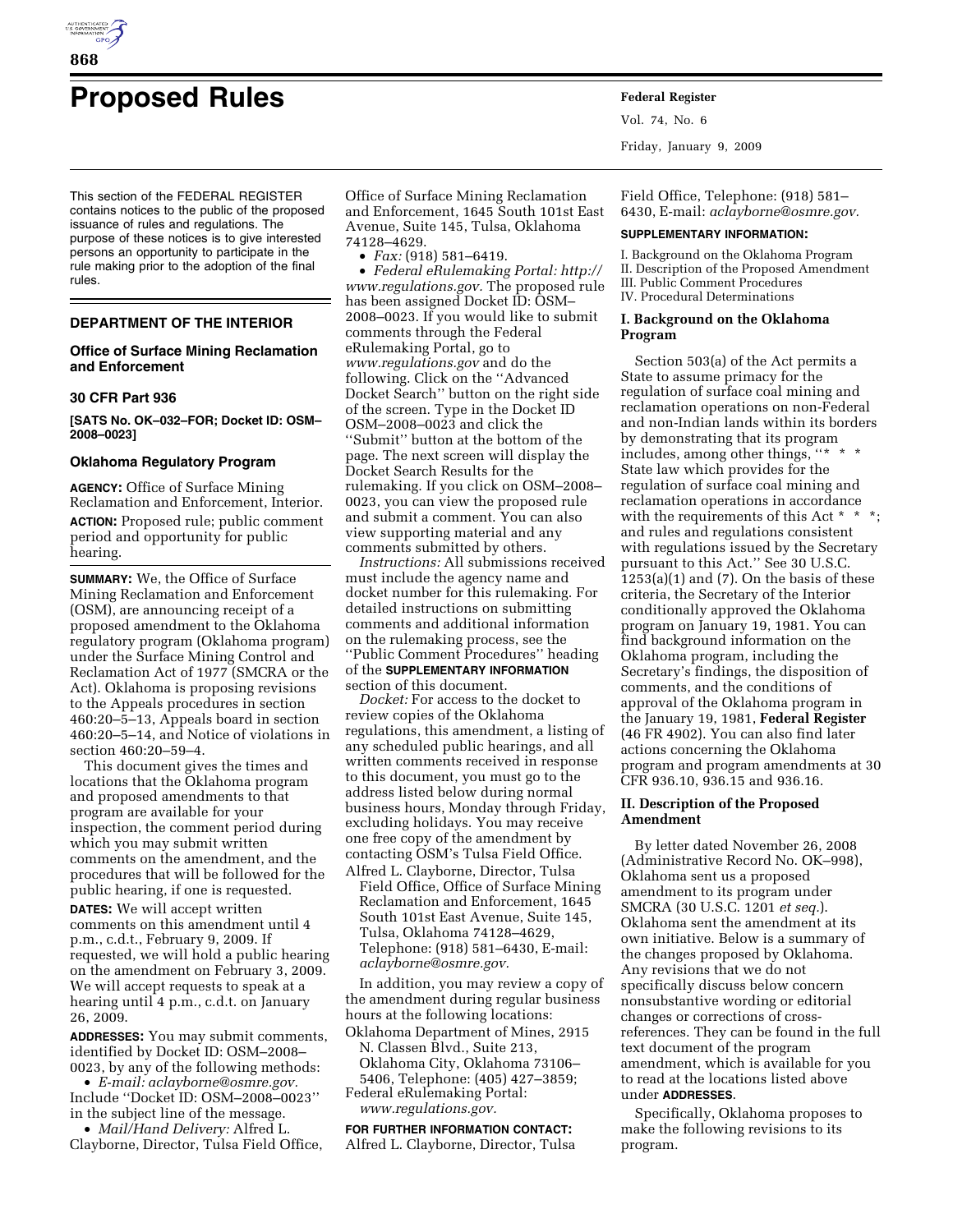# *A. Section 460:20–5–13—Appeals procedures [Revoked]*

Oklahoma proposes to delete Appeals procedures for State employees.

(a) Employees have the right to appeal an order for remedial action under Section 460:20–5–12, and shall have 30 days to exercise this right before disciplinary action is initiated. Employees may file their appeal, in writing, with the Appeals board established in Section 460:20–14 below.

(b) Members of advisory boards, the Oklahoma Mining Commission, and commissions representing multiple interests should follow any appeals process provided for by the Oklahoma Governor's Office, Director of Appointments.

# *B. Section 460:20–5–14—Appeals board [Revoked]*

Oklahoma proposes to delete the Appeals board for State employees. A department appeals board, composed of three persons appointed by the Director as representatives of the Department, shall hear any grievance from Department personnel concerning termination, salary disputes, conflict of interest, or other personnel matters which have been determined by the Director.

(1) Any decisions rendered by the appeals board shall be a majority vote, after both parties have had an opportunity to be heard in an individual proceeding under the Administrative Procedures Act.

(2) Should the appeals board vote against the decision of the Chief Administrative Officer, the matter shall be taken to the Director, and his or her decision shall be considered a final order, appealable under the Administrative Procedures Act.

# *C. Section 460:20–59–4—Notice of violation*

Oklahoma proposes to make editorial changes by adopting language similar to 30 CFR 843.12 (f)(1), which specifies the circumstances which may qualify a surface coal mining operation for an abatement period of more than 90 days. Oklahoma proposes new language at line (F)(2) allowing for situations where the permittee of an ongoing permitted operation has timely applied for and diligently pursued a permit revision which abates an outstanding violation and which includes no other changes to permit design or plans, but such revision approval has not or will not be issued within 90 days for reasons not within the control of the permittee.

## **III. Public Comment Procedures**

Under the provisions of 30 CFR 732.17(h), we are seeking your comments on whether the amendment satisfies the applicable program approval criteria of 30 CFR 732.15. If we approve the amendment, it will become part of the State program.

#### *Written or Electronic Comments*

Send your written or electronic comments to OSM at the address given above. Your written comments should be specific, pertain only to the issues proposed in this rulemaking, and include explanations in support of your recommendations. We appreciate any and all comments, but those most useful and likely to influence decisions on the final regulations will be those that either involve personal experience or include citations to and analyses of SMCRA, its legislative history, its implementing regulations, case law, other pertinent Tribal or Federal laws or regulations, technical literature, or other relevant publications. We will not consider or respond to your comments when developing the final rule if they are received after the close of the comment period (see **DATES**). We will make every attempt to log all comments into the administrative record, but comments delivered to an address other than the Tulsa Field Office may not be logged in.

#### *Availability of Comments*

Before including your address, phone number, e-mail address, or other personal identifying information in your comment, you should be aware that your entire comment—including your personal identifying information—may be made publicly available at any time. While you may ask us in your comment to withhold your personal identifying information from public review, we cannot guarantee that we will be able to do so. We will not consider anonymous comments.

#### *Public Hearing*

If you wish to speak at the public hearing, contact the person listed under **FOR FURTHER INFORMATION CONTACT** by 4 p.m., c.s.t. on January 26, 2009. If you are disabled and need reasonable accommodations to attend a public hearing, contact the person listed under **FOR FURTHER INFORMATION CONTACT**. We will arrange the location and time of the hearing with those persons requesting the hearing. If no one requests an opportunity to speak, we will not hold a hearing.

To assist the transcriber and ensure an accurate record, we request, if possible, that each person who speaks at the public hearing provide us with a written

copy of his or her comments. The public hearing will continue on the specified date until everyone scheduled to speak has been given an opportunity to be heard. If you are in the audience and have not been scheduled to speak and wish to do so, you will be allowed to speak after those who have been scheduled. We will end the hearing after everyone scheduled to speak and others present in the audience who wish to speak, have been heard.

#### *Public Meeting*

If there is only limited interest in participating in a public hearing, we may hold a public meeting rather than a public hearing. If you wish to meet with us to discuss the amendment, please request a meeting by contacting the person listed under **FOR FURTHER INFORMATION CONTACT**. All such meetings are open to the public and, if possible, we will post notices of meetings at the locations listed under **ADDRESSES**. We will make a written summary of each meeting a part of the administrative record.

### **IV. Procedural Determinations**

## *Executive Order 12630—Takings*

This rule does not have takings implications. This determination is based on the analysis performed for the counterpart Federal regulation.

## *Executive Order 12866—Regulatory Planning and Review*

This rule is exempted from review by the Office of Management and Budget (OMB) under Executive Order 12866.

### *Executive Order 12988—Civil Justice Reform*

The Department of the Interior has conducted the reviews required by section 3 of Executive Order 12988 and has determined that this rule meets the applicable standards of subsections (a) and (b) of that section. However, these standards are not applicable to the actual language of State regulatory programs and program amendments because each program is drafted and promulgated by a specific State, not by OSM. Under sections 503 and 505 of SMCRA (30 U.S.C. 1253 and 1255) and the Federal regulations at 30 CFR 730.11, 732.15, and 732.17(h)(10), decisions on proposed State regulatory programs and program amendments submitted by the States must be based solely on a determination of whether the submittal is consistent with SMCRA and its implementing Federal regulations and whether the other requirements of 30 CFR parts 730, 731, and 732 have been met.